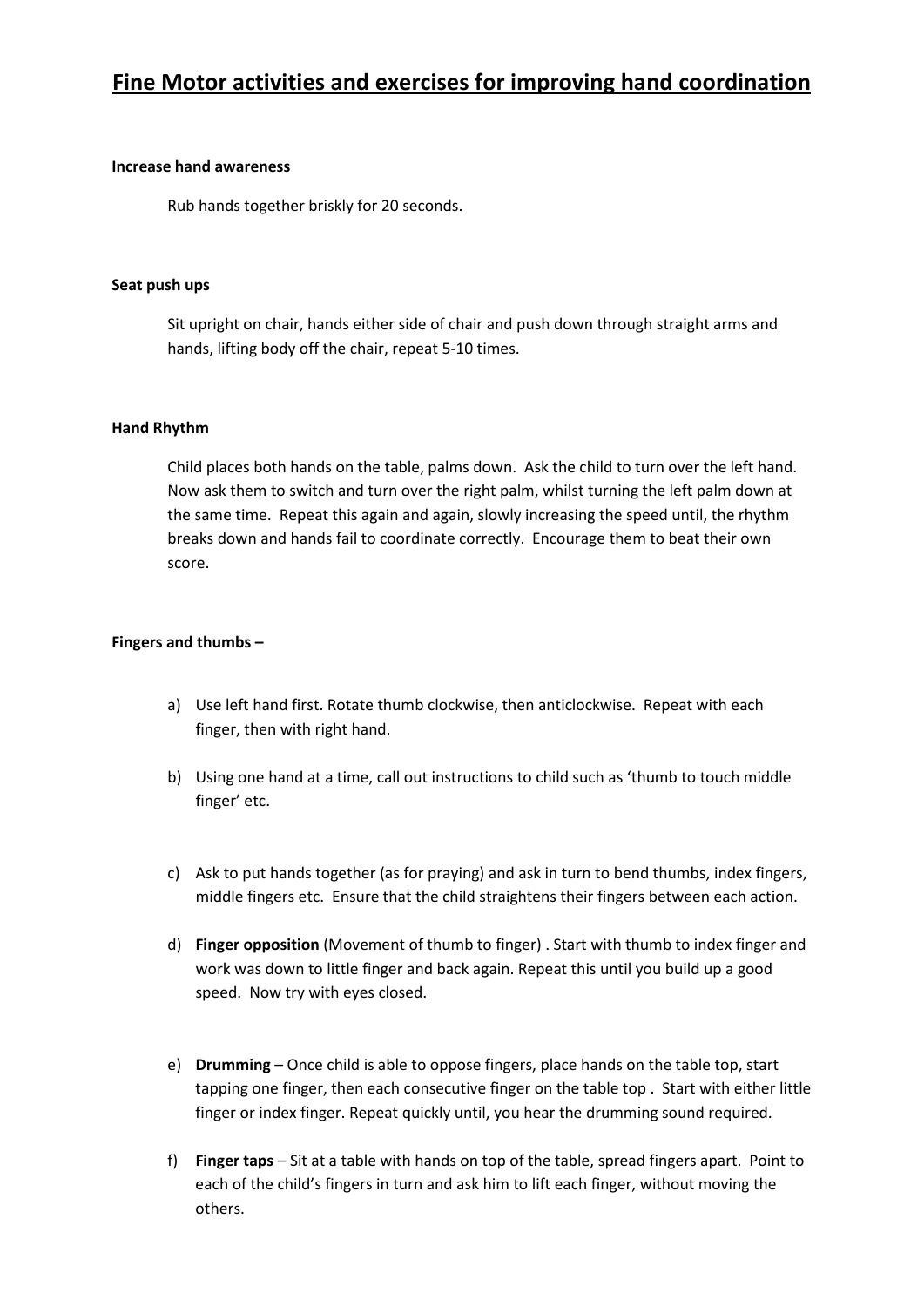- g) **Make a tent**  Now try finger taps again but with hands in a tent of bridged position , keeping fingers straight, open the door (thumb) then the windows (little finger, middle fingers and so on).
- h) **Creeping thumbs**  For this you need a bandage or scarf about 75cm long. With the horizontally. Ask the child to out their writing hand at one end of the bandage , placing it on the right hand end if they are right handed and vice versa. The ask them t see if hand only and keeping their wrist still. Try to beat their time. child seated at the table, place the unrolled bandage in front of them , stretching it out they can gather up the bandage, tucking it under their hand, using the thumb of that
- i) **Creepy crawlies**  with the child seated at their table, place an unrolled bandage in front of them, this time stretching it our vertically. As the child to place their hand on the end of the bandage nearest to them to anchor it. The child tries to gather the bandage up, to pull the bandage in. Try to beat their time. keeping the writs still and using the fingers of than hand only. The fingers move together
- j) **Simple and complete rotation**  you will need a jam jar. Ask the child to remove the lid of the jam jar with one hand at a time and replace at the same hand.
- k) **Write and Erase**  You will need a pencil with a rubber attached to the other end. Make a mark with the pencil on a piece of paper then rub it out with the small rubber on the other end of the pencil, all the time holding the pencil in the same hand.
- l) **Dice -** You will need a dice. On request, ask the child to turn the dice to find the number you request to see, all the time holding the dice in one hand only.

### **Exercises using playdough/theraputty**

- a) **Group**. Ask the child to make a ball with playdough and place the ball in the palm of their hands. Making sure that the thumb is included, squeeze 10-20 times using alternate hands – keeping the shape of the ball.
- only, roll the playdough slowly into a longer sausage, making sure it is the same b) **Finger extension**. Squeeze the playdough into a rough sausage shape. Using the fingers thickness all the way along. Repeat with both hands.
- c) **Finger opposition**. Ask the child to hold the sausage of playdough with one hand. Ask the child with the other hand to pinch the sausage with her thumb and index finger, thumb and middle finger etc. Make indentations with the fleshy pads of the fingers and thumb without breaking the sausage. Repeat with alternate hands.
- d) **Tripod pinch**. (Pinching with thumb, index and middle finger) Ask the child to make a sausage out of playdough. Place the sausage flat on the table and ask the child to pinch into small pieces using the thumb against the middle and index fingers.
- e) **Toothpick hedgehog**. Ask the child to place the toothpicks into a ball of playdough to make a hedgehog. The child can then pull the toothpicks out using their fingers initially and then with a pair of tweezers.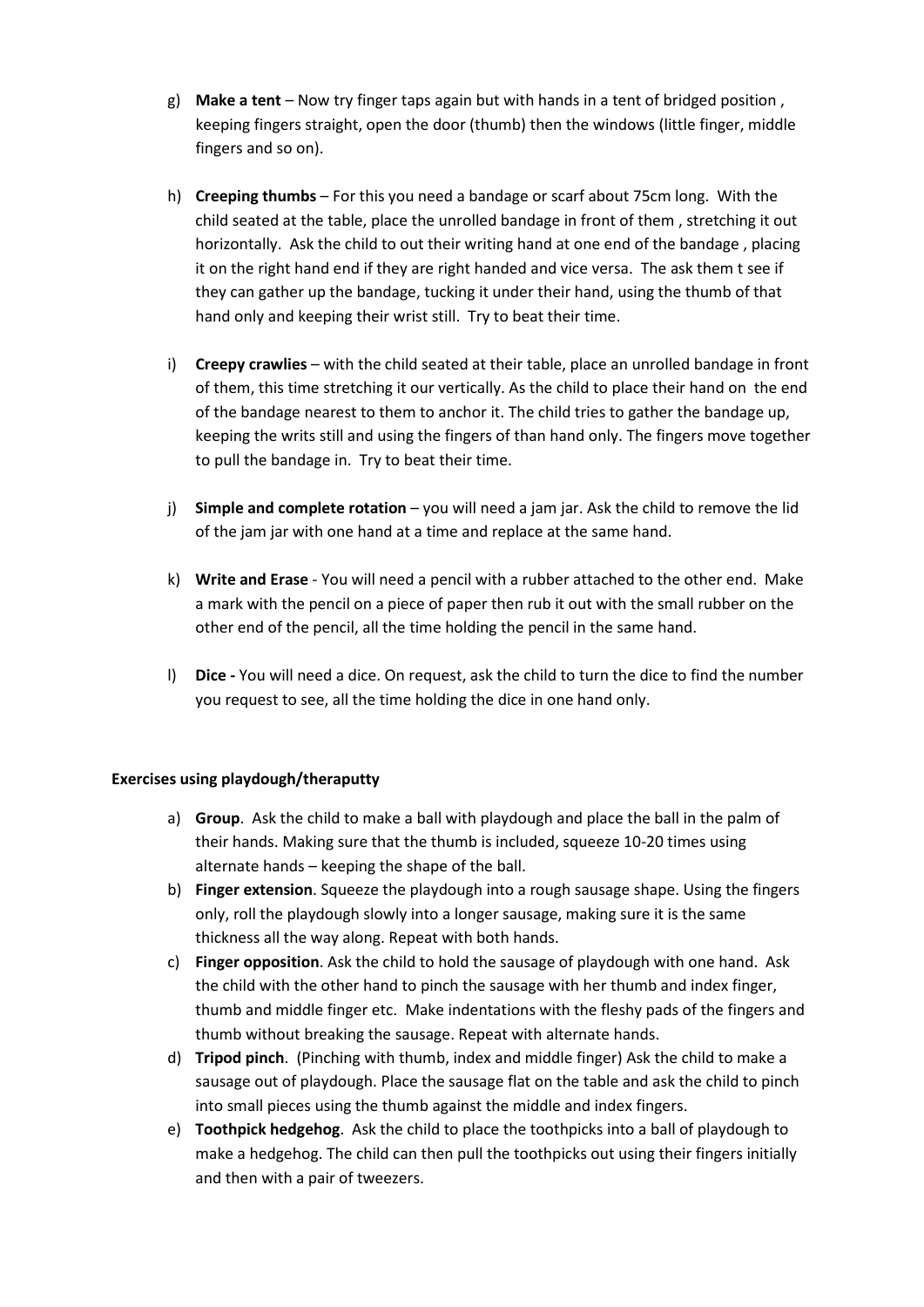f) **Squashing 'Peas'** – make an array of 'peas' (small balls) out of dough. Lay them on the table and ask the pupil to squash each one with a different finger or thumb (as directed by the leader of activity). This can be timed if the pupil is competitive.

# **Preparation for pincer/tripod grip**

- a) Texture rubbing using mini crayons about 3 cm.
- b) Use mini chalks about 3 cm on blackboard or pavement.
- c) Small spinning tops spin with just finger tips.
- d) Sort a pile of mixed, small objects, putting them into screw top containers race against the clock!
- e) Winding wool or laces around a cotton reel
- f) Nuts and bolts

### **Exercises using beads/marbles - Isolation exercise**

- a) Place 3 small beads or marbles on the table. Position the beads between the child's fingers at the edge of the fingers. Child must then pick up the beads between the fingers and drop them into the pot one by one. Repeat with each hand.
- b) Thread beads on string. How many can you complete in a minute. Try to beat your time.

### **Clothes pegs**

- a) Ask a child to draw a face on a paper plate and then place clothes pegs around the edge (using index finger and thumb).
- b) Ask child to pick up beads, marbles pieces of cotton wool etc. with pegs. How many in a minute? Can they beat their score?

### **Coins - Isolation exercise**

- a) Post coins into a money box make it harder by using the index finger and thumb only. How many coins in a minute? Can you beat your time?
- b) Lay coins in a row how many can you turn over in a minute?
- c) Sort coins into different denominations how many can you place in a pile? How long does it take you to pile 10 coins, 15 coins?
- d) How many pennies can you pick up using just one hand one at a time?

### **Pressure on paper.**

 Use carbon paper – 3 layers with paper between and a piece of paper to draw on at the top of the pile. – can you make a mark on all three pieces of paper…. Then just the first and second pieces.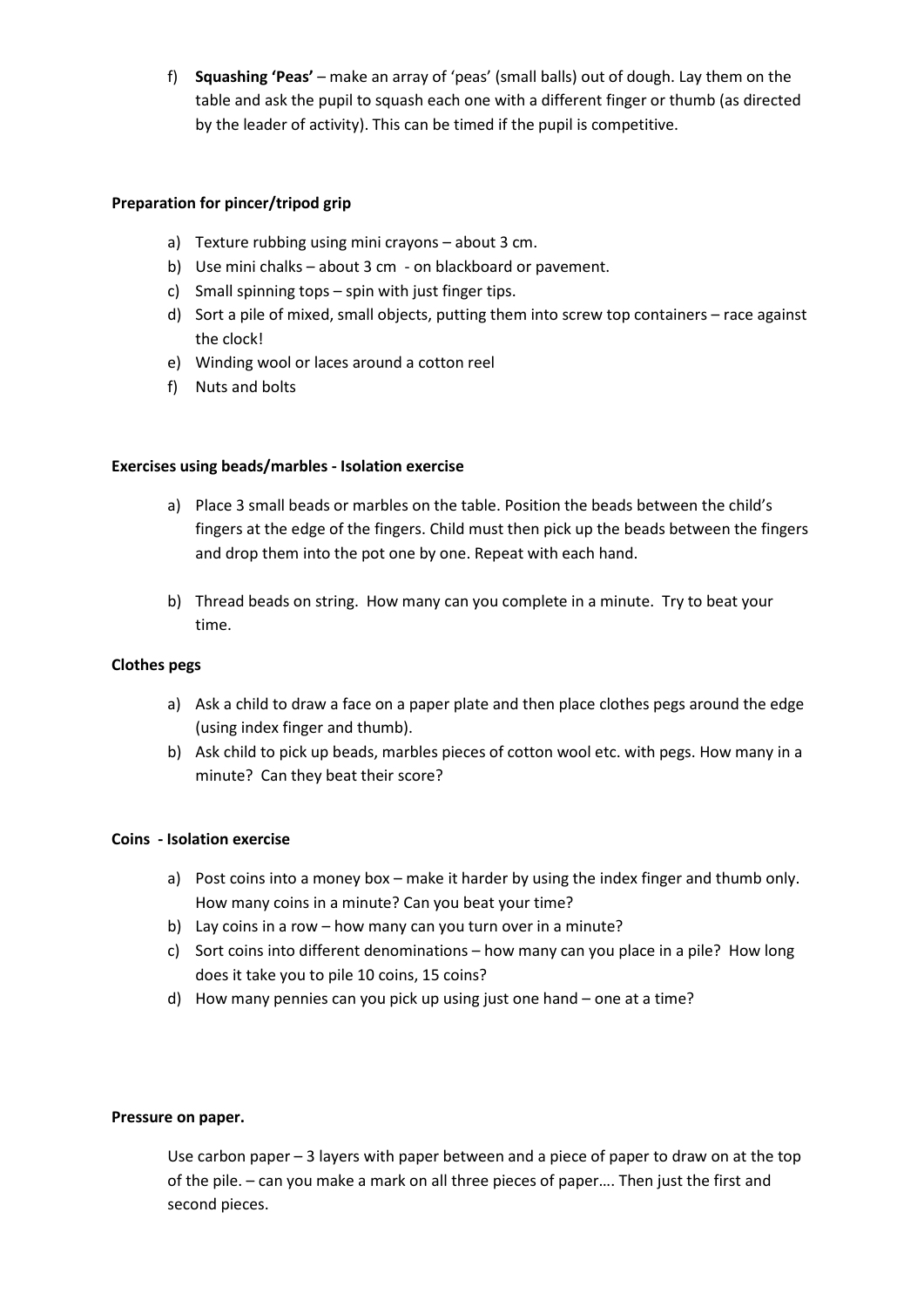### **Posting Peas**

 Pick up dried peas from a bowl, one at a time, and post them into a bottle. Time for one minute then ask the student to count how many they got in. To extend this, you could ask the student to pick the peas up between thumb and middle finger, then thumb and ring finger etc.

#### **One handed pick up**

 Use one hand to pick up small objects and hold them in the palm of your hand. How many can you hold at once? This can be timed/recorded if the pupil is competitive.

### **Potato printing**

 Use a large piece of paper and ask pupil to fill the page with prints from one side to the other using only one hand. Paper must be large enough to ensure pupil has to 'cross the midline'.

#### **Pouring**

Practice pouring liquids from one container held in one hand to a container held in the other hand and back again.

#### **Spoons and Ladles**

Use spoons, ladels, cups, containers to transfer items from one place to another (eg between bowls).

#### **Lego**

 Lay out some lego already stuck together. Ask pupil to pull them apart and then make a 'tower' or a simple structure using a set colour (all the red bricks) or using a set number of bricks.

#### **Sand Drawing**

 **F**ill a baking tray/classroom tray with sand and ask the pupil to draw patterns with fingers. Try different materials such as cornflour mixed with water, flour, fish tank gravel etc

#### **Wind up**

Provide a variety of wind up toys for the pupil to play with.

### **Sorting games**

 Lay a variety of objects onto the table and ask the pupil to sort them by a given value (colour, size, type etc). You can make this easier or harder by choosing larger or smaller items. Also, the pupil could try it with a hand behind the back or a hand resting on their head.